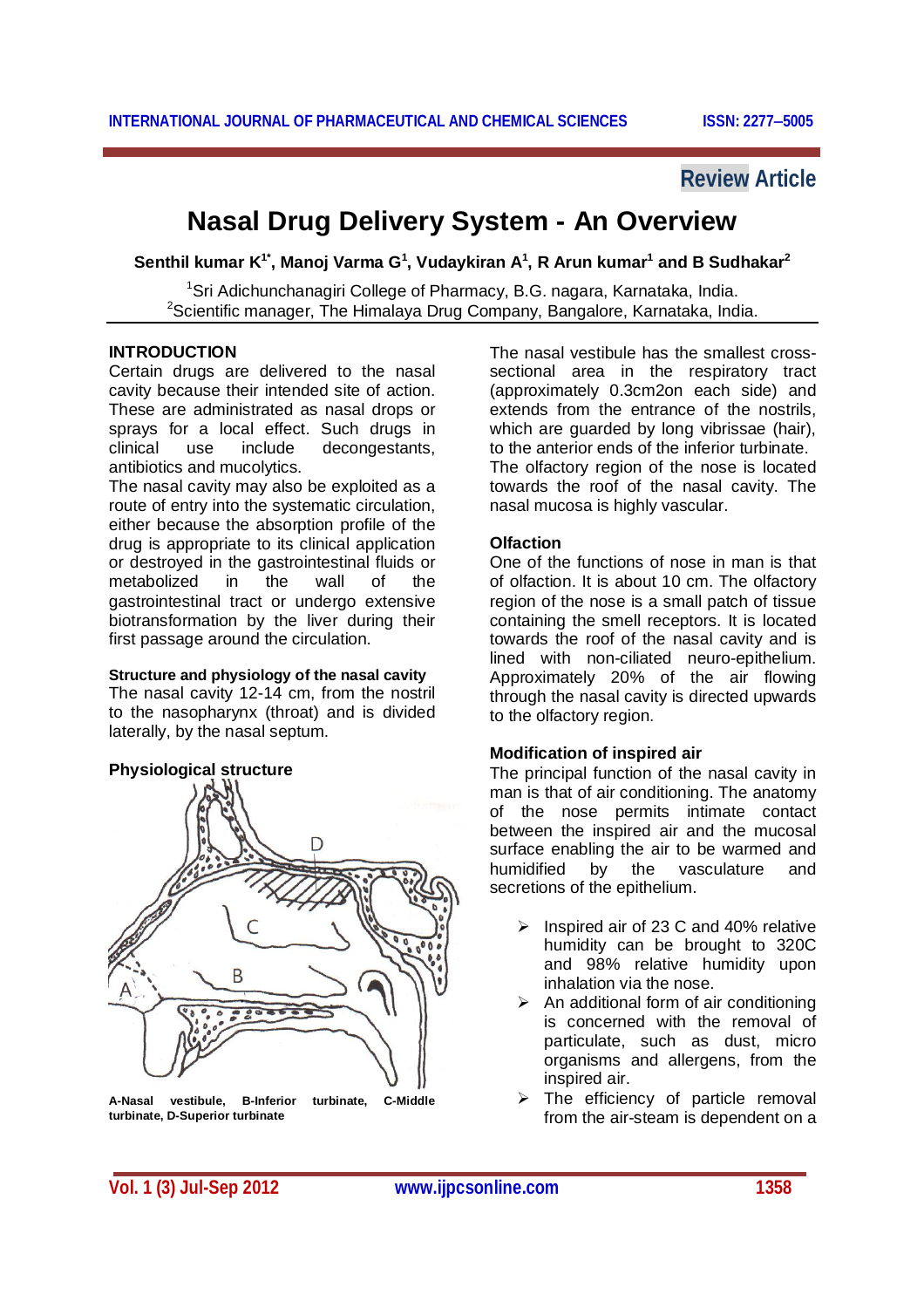number of factors including the aerodynamics diameter of the inhaled particles:

- $\triangleright$  Particles greater than 10um are generally filtered out by the vibrissae (hair) at the nostrils.
- $\triangleright$  Smaller particles (approximately 5-10µm) tend to deposit in the nasal passage and are subsequently cleared by the process of mucociliary clearance.
- $\triangleright$  Particles less than 2um are not normally filtered out and may enter the lungs.

# **Mucociliary clearance**

Mucociliary clearance contributes to the body's defence mechanisms by entrapping potentially hazardous substance, such as dust and micro organisms, with in the viscoelastic mucus blanket lining the nasal passage.

Efficient mucociliary clearance on a successful relationship between the:

- $\triangleright$  Periciliary fluid
- $\triangleright$  Mucus
- $\triangleright$  Cilia

Changes in any of these three parameters can alter the characteristics of clearance.

# **Periciliary fluid**

Periciliary fluid is a watery, ionic solution maintained by transepithelial ion-transport that provides an environment within the cilia is able to beat. It also provides a reservoir of fluid for the humidification of inspired air.

#### **Mucus**

The mucus plays a number of important physiological roles:

- $\triangleright$  It entraps substance entering the nasal cavity and participates in the removal of particulates via mucociliary clearance. This process protects the underlining mucosa.
- $\triangleright$  The capacity of the mucus to hold water permits the humidification of the inspired air and also aids heat transfer, since water is a better conductor of heat than air.
- $\geq$  Approximately 1.5-2 litres of mucus is

secreted daily by goblet cells and serous glands within the nasal cavity.

# **Composition of mucus**

Water: 90-95% Salt : 1-2% Mucin: 2-3% Proteins, enzymes, antibiotics etc.

**Cilia**: The beat cycle of respiratory tract cilium is composed of three phases:

# **Effective stroke**

The cilium maximizes its height enabling the "ciliary crown" at its tip to interact with the under-surface of the mucus gel which is then propelled forward as the cilium moves through an almost planar arc.

# **Rest phase**

At the end of the effective stroke the cilium disengages from the mucus gel and enters the rest phase where it lies parallel to the epithelium pointing in the direction of the mucus flow. This position is believed to discourage any reversal of mucus movement.

#### **Recovery stroke**

The cilium "unrolls" within the periciliary fluid ready for the next effective stroke. Undergoing the recovery stroke beneath the mucus layer prevents traditional mucus transport.

#### **Limitation**

- 1. The histological toxicity of absorption enhancers used in nasal drug delivery system is not yet clearly established.
- 2. Relatively inconvenient to patients when compared to oral delivery systems since there is a possibility of nasal irritation.
- 3. Nasal cavity provides smaller absorption surface area when compared to GIT.
- 4. Frequent use of this route results in mucosal damage (e.g. infection, anosmia).
- 5. Nasal congestion due to cold or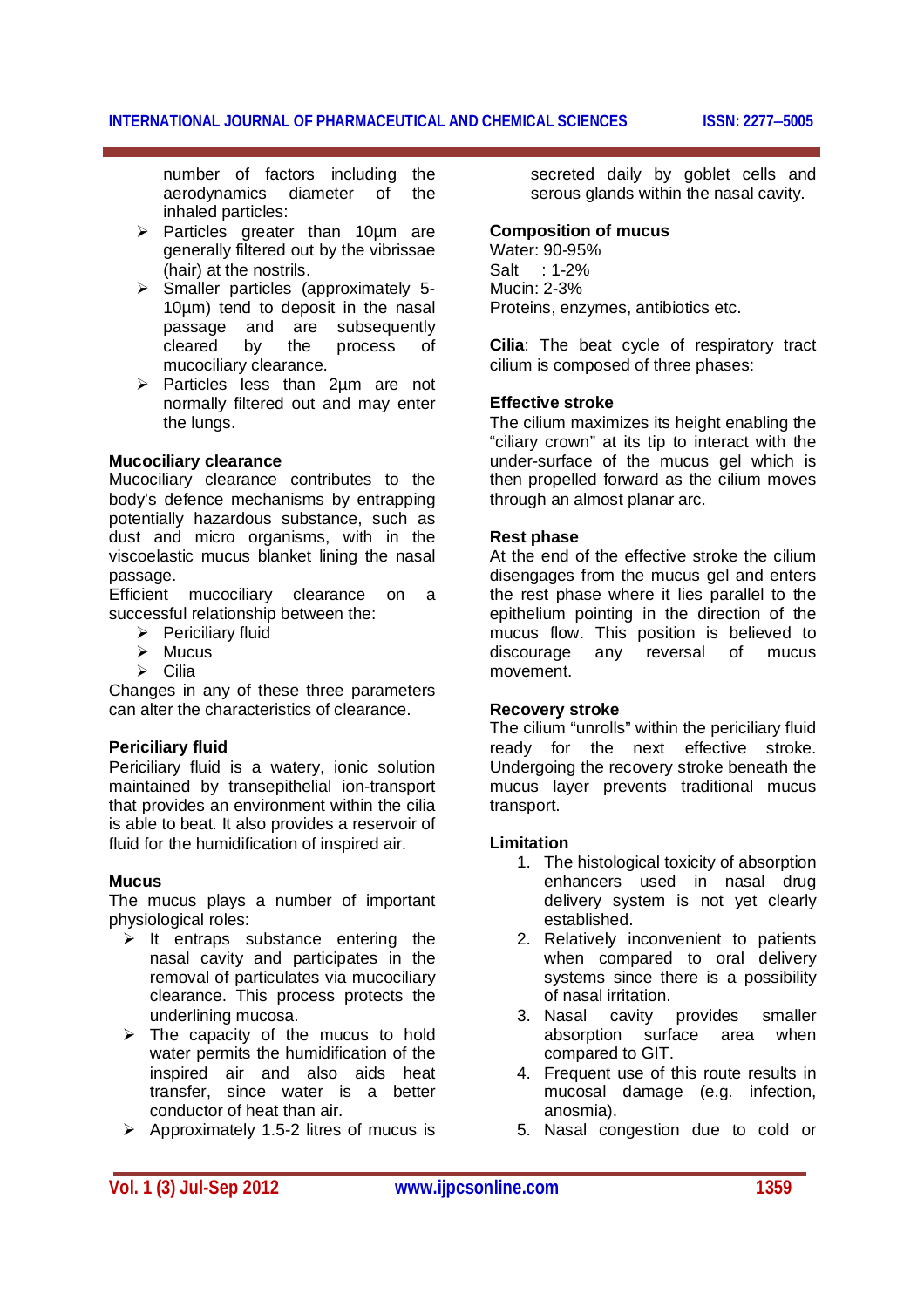allergies may interfere with this method of delivery.

**Mechanism of Drug Absorption**



**Figure 2** Cell types of the nasal epithelium showing ciliated cell (A), nonciliated cell (B), goblet cell (C), gel mucus layer (D), sol layer (E), basal cell (F) and basement membrane (G).

# **Paracellular route**

The first mechanism involves an aqueous route of transport, between adjacent epithelial cells via the mechanisms of passive which is also known as the paracellular route, this route is slow. There is an inverse log-log correlation between intranasal absorption and the molecular weight of water-soluble compounds. Paracellular permeability of the nasal epithelium is approximately the same as that of the intestine. Poor bioavailability was observed for drug with a molecular weight greater than 1000 Daltons.

The second mechanism involves transport through a lipoidal route is also known as the transcellular process and is responsible for the transport of lipophilic drugs that show a rate dependency on their lipophilicity. Drug also cross cell membranes by an active transport route via carrier-mediated means or transport through the opening of tight junctions. For examples, chitosan, a natural biopolymer from shellfish, opens tight junctions between epithelial cells to facilitate drug transport.

#### **Trans-cellular route**

Trans-cellular passive diffusion, for most conventional drug molecules, which tend to be small and lipophilic, absorption, occurs transcellularly, by passive diffusion across the cell of the epithelium.

#### **Carrier-mediated processes**

Active transport mechanisms for di and tripeptides, as well as L-amino acids, have been demonstrated in the nasal epithelium.

#### **Endocytic processes**

Most compounds of interest for nasal delivery have a molecular weight in excess of 1,000 Da and unit recently were thought to cross the cells endocytically.

#### **Formulation factors affecting nasal bioavailability**

# **1. Physical and chemical parameters**

Physiological factor associated with the drug for nasal drug delivery, it has been suggested that two mechanisms of absorption exist, based on the physiological properties of the drug:

# **Fast rate-which is dependent on the lipophilicity of the drug**

Lipophilic drugs such as propanolol, 17-oestradiol, naloxone and testosterone are absorbed rapidly and completely from the nasal cavity. In contrast, their oral bioavailability ranges from 25% for propranolol to less than 1% for progesterone.

# **Slower rate-which is dependent on the molecular weight**

- o Unlike the most small drug molecules, some drugs and peptides do not cross the nasal membrane efficiently. As a result the nasal bioavailability in simple solution formulation is very low. The low nasal absorption can be attributed to poor membrane permeability due to molecular size.
- o The slower rate of absorption (probably via the Paracellular route and also  $sub$  – optimally via the trancellular route) is considered to provide adequate absorption of low molecular weight polar compounds. Above a molecular weight of 1,000Da the nasal absorption of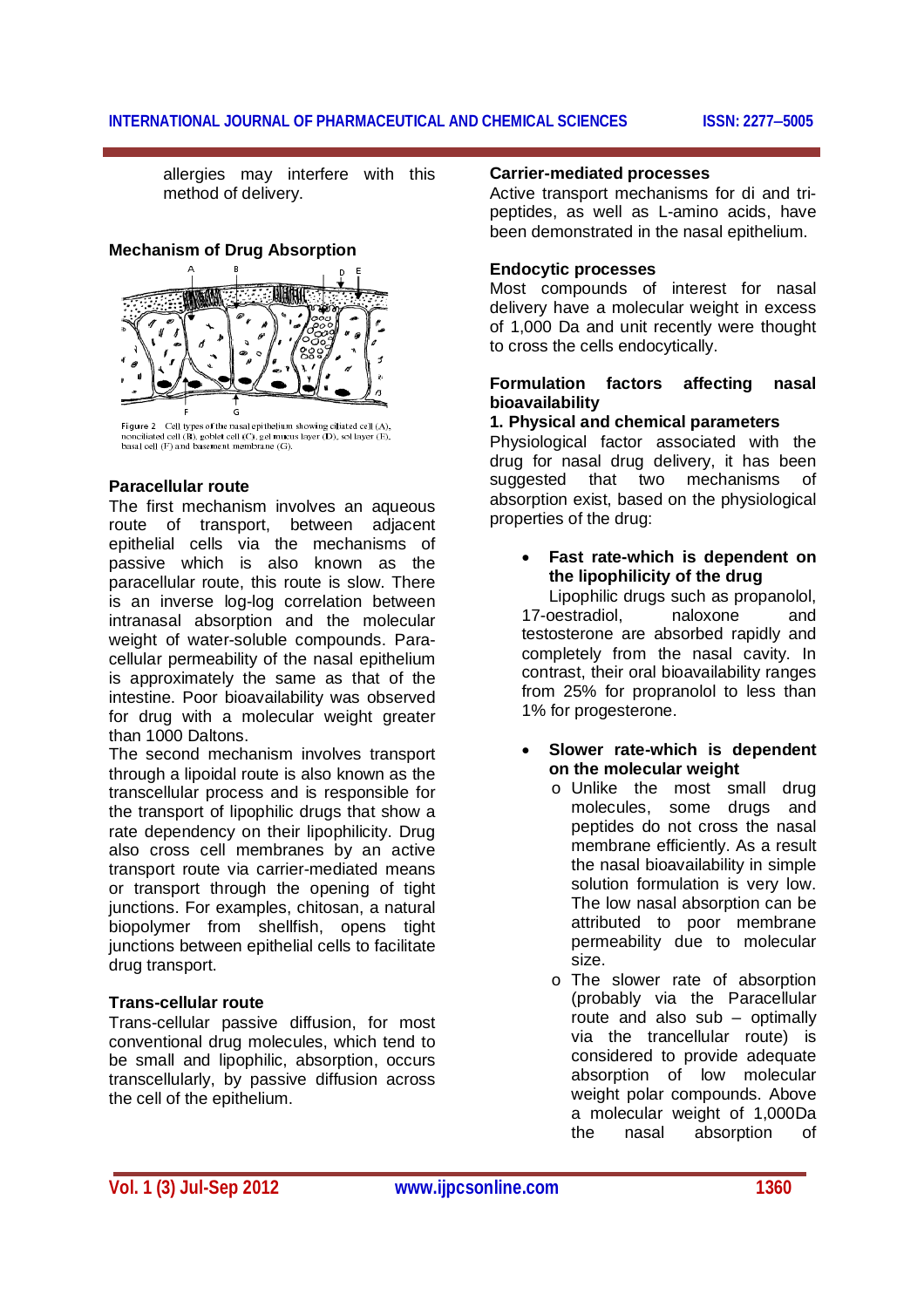compounds declines. Thus the absorption of hydrophilic drug is more variable than that of lipophilic compounds and certain salts.

o Ex: Sodium cromoglycate is rapidly absorbed across the nasal mucosa.

# **Concentration**

 The higher the drug concentration, the steeper the concentration gradient driving the absorption process and the faster the drug will be absorbed. Therefore if the drug is formulated as a solution, the highest concentration possible should be chosen that is compatible with an accurate and reproducible dosing volume. However, care must be taken, as high local drug concentration over extends periods of time may also cause sever local irritation or adverse tissue reactions.

- $\triangleright$  Nasal absorption of L-Tyrosine was shown to increase with drug concentration in nasal perfusion experiments.
- $\triangleright$  In another study, aminopyrine was found to absorb as a function of concentration.

In contrast, absorption of salicylic acid was found to decline with concentration. This decline is likely due to nasal mucosa damage by the permanent.

#### **2. Effect of perfusion rate**

The perfusion rate increases the nasal absorption is first increases and then reaches a plateau level that is independent of the rate of perfusion.

#### **3. Effect of perfusate volume**

As the volume of the perfusate solution increases, the first order rate of Phenobarbital from the perfusion solution has been observed to decrease. Results from studies using drugs with different molecular structures suggested that the intrinsic rate constant varies from one drug

to another.

#### **4. Effect of solution pH**

Adults have pH 5.52-6.5; infants have pH 5.0-6.7, increased nasal absorption at decreased pH due to unionized condition of the drug. Decreased nasal absorption at increased pH due to ionization of penetrant molecule.

#### **The pH of a nasal formulation is important for the following reasons**

- To avoid irritation of nasal mucosa;
- To allow the drug to be available in unionized form for absorption;
- To prevent growth of pathogenic bacteria in the nasal passage;
- To maintain functionality of excipients such as preservatives; and
- To sustain normal physiological ciliary movement.

#### **5. Factors associated with the dosage form**

- o Drugs to be administered to the nasal cavity are generally formulated as nasal drops, nasal sprays, aerosol spray, and the insufflators.
- o Nasal drops which deposits a film of drug solution. Nasal sprays which deposit an aerosol particles, droplets, or particle suspended in drops.
- o The extent and deposition of an aerosol from a nasal spray will depend upon:
- o Aerodynamic diameter of the particle (which is also function of droplet size, shape and density).
- o Particle charge (which depend on the drug, formulation excipients and method of aerosolization).
- o The velocity at which the particle is moving (which depends on respiratory patterns).
- o Deposition mechanisms in the nose include inertial impaction,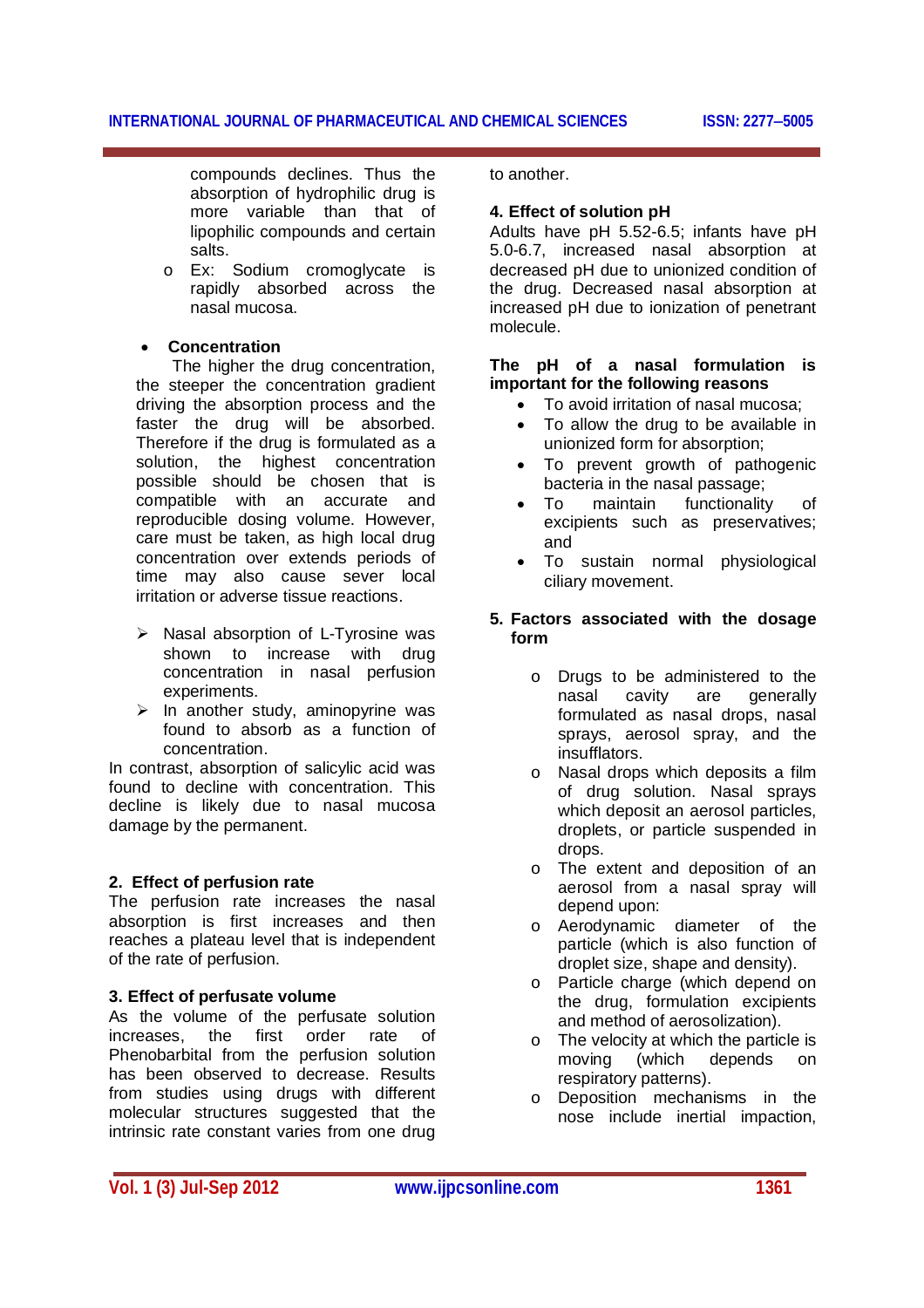sedimentation, diffusion, interception and electrostatic attraction.

- o The structure and physiology of the nasal cavity with the small cross-section for airflow and sharp curves suggests that inertial impaction is the most significant mechanism for drug deposition in the nasal cavity.
- o Nasal drops disperse a drug solution throughout the length of the nasal cavity from atrium to nasopharynx, offering a relatively<br>large area for immediate large area for immediate absorption.
- o Nasal sprays tend to deposit at the front of the nasal cavity with little of the dose reaching the turbinate.
- o The metered dose nebulizer has recently been introduced as a nasal drug delivery device that operates by mechanical actuation and delivers a predetermine volume with precision into the nasal cavity. The dose of active administered intranasally depends upon the volume of drug solution delivered at each actuation and the concentration of drug in the formulation.
- o The bioadhesive powder dosage form and a mucoadhesive powder spray formulation for the nasal delivery of insulin. Studies conducted in rabbits and dogs indicated that the bioadhesive powder dosage produces drug absorption that is more effective and less irritating than the liquid forms.

# **6. Distribution**

The mode of administration could influence the distribution of drug in the nasal cavity, which in turns determines the efficacy of its absorption. The distribution of drug following intranasal administration by different types of nasal delivery systems, including nasal drops, a plastic bottle nebulizer, an

atomized pump, and a metered dose pressurized aerosol was evaluated the atomized pump was found to be the best nasal delivery system because it delivered a constant dose and achieved a very uniform distribution on the nasal mucosa.

# **7. Deposition**

With nasal breathing all particles having an aerodynamic size of 10-20µm are found to be deposited on nasal mucosa. One should avoid deposition in both the poorly absorptive striated epithelium of the anterior atrium and in the posterior nasopharyngeal region, which leads to drug loss to the stomach by swallowing. Insoluble particles if deposited in the main nasal passage are likely to be transported posteriorly by ciliary movement and dispatched to the stomach. Among the 3 mechanism usually taken into consideration when one assesses the deposition of particles in the respiratory tract i.e. inertia, sedimentation and diffusion, inertia deposition was found to be a dominant mechanism is nasal deposition particles with an aerodynamic diameter of 50 µm or greater do not enter the nasal passage. The site of drug deposition with in the nasal cavity depends upon the type of delivery system used and the technique of administration applied. The particles once deposited at the anterior region of the nasal cavity may be again conveyed posteriorly by inhaled air; ciliary movement and diffusion in the mucous layer.

# **8. Enhancement in absorption**

Factors that affect the delivery of drug across nasal mucosa such as surfactants, dose pH, osmolarity, viscosity, particle size and nasal clearance, drug structure can be used to advantage to improve absorption.

#### **9. Structural modification**

The chemical modification of the molecule structure of a drug has been often used to modify the physicochemical properties of the drug and hence it could also be utilized to enhance the nasal absorption of a drug.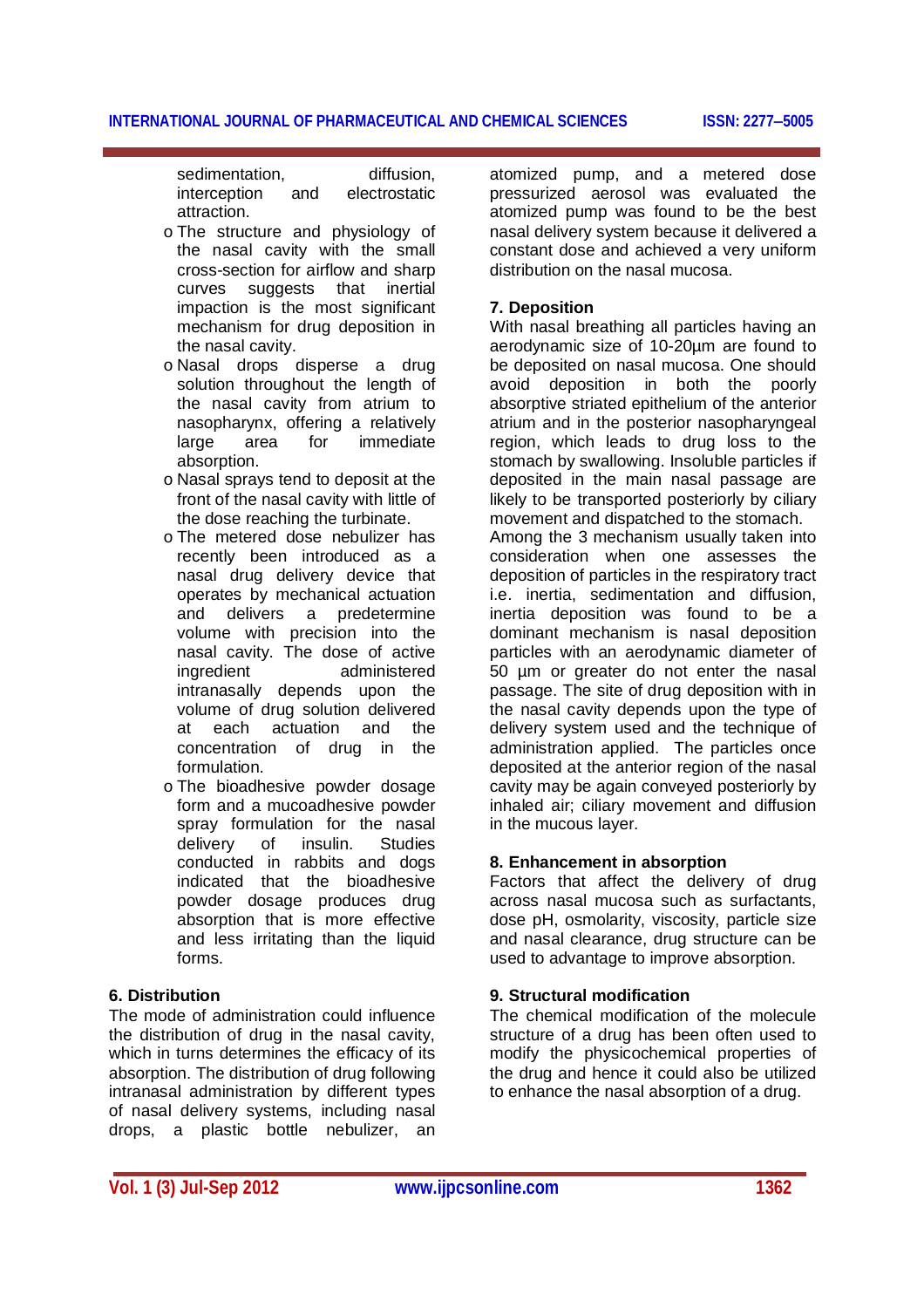#### **10. Salt formation**

The drug could be converted to form a salt or an ester for achieving better trans-nasal permeability such as formation of a salt with increased solubility.

#### **11. Formulation design**

Proper selection of formulation excipients could improve stability or enhance the nasal absorption of drugs.

**12. Surfactants:** They modify permeability of nasal mucosa to increase absorption,

#### **Mechanism of action**

- Inhibit the aminopeptidase activity.
- Formation of transient hydrophilic pores in ciliary.
- Reduce viscosity of mucus.
- Remove epithelial cells which act as barrier.
- Solubilize drug in bile salt micelles and create<br>transmembrane concentration transmembrane gradient to facilitate absorption.

Ex: sodium lauryl sulphate, polyacrylic acid, sodium glycolate, lysophosphatidyl choline.

#### **13. Bioadhesive polymer**

Turbinates are the principal sites for the systemic absorption of intranasally delivered drug; these are also an area of high mucociliary clearance, especially in the highly ciliated middle and posterior region. Thus drug deposited in the anterior region of the nasal cavity may be expected to clear less rapidly and have a greater opportunity to be absorbed. They increase the residence time of drug in the nasal cavity.

#### **Mechanism of action**

Polymer absorbs water from mucus swells gel bond formation with in polymer and glycoprotein chain.

Ex: methyl cellulose, hydroxyl propyl cellulose etc,

#### **Use of bio-adhesives**

Bio-adhesives adhere to biological

substrates such as mucus or tissue. Bioadhesives are proposed to influence drug bioavailability by:

Decreasing the rate of clearance from the absorption site thereby increasing the time available for absorption.

Increasing the local drug concentration at the site of adhesion/ absorption.

Protecting the drug from dilution and possible degradation by nasal secretions.

# **A number of different bio-adhesive formulations are possible:**

#### **a) Bio-adhesive**

**solutions/suspensions**

 Many viscosity enhancers are also considered to be bio-adhesive and putative bio-adhesive polymer gels, including methyl-cellulose sodium carboxy methyl cellulose chitosan, carbopol 934p and pluronic F127, have been shown to decrease the rate of mucociliary clearance. By reducing or abolishing ciliary motility the rate of clearance of the drug from the nasal cavity is reduced. Some bio-adhesives, such as carbomers have also been shown to complex with mucus, increasing the viscoelasticity.

#### **b) Dry powder bio-adhesives**

 A slightly different approach is to deliver the active drug in a dry powder carrier system

 Ex: microcrystalline cellulose, hydroxyethyl starch, cross linked dextran, microcrystalline chitosan, carbomer, pectin, or alginic acid.

 The polymer absorbs water upon contact with the nasal mucosa and swells to become a viscous gel, often demonstrating bio-adhesive properties. Such systems can remain in the nasal cavity for as long as six hours.

#### **c) Colloidal bio-adhesives**

 Bio-adhesive micro-spheres composed from a variety of materials such as starch, carbomer,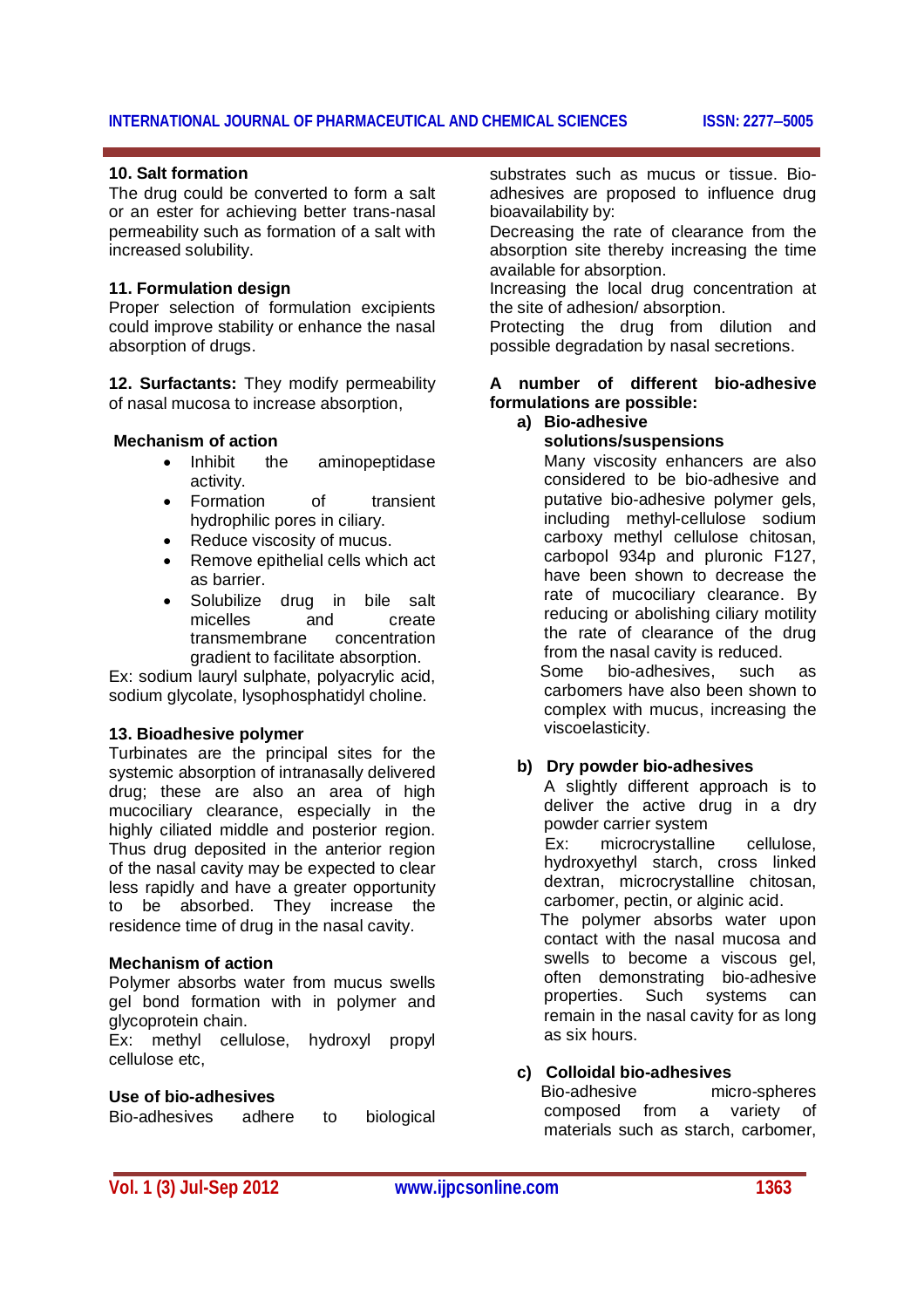hyluronan esters, and dextrin have been used to prolong the retention time of the drug within the nasal cavity. The clearance half-life of micro-spheres can be in the order of 3-4 hours, in comparison with 15 min. for a simple solution.

Ex: Gentamycin, insulin and Desmopressin.

#### **14. Buffer capacity**

Nasal formulations are generally administered in small volumes ranging from 25 to 200uL with 100 uL being the most common dose volume. Hence, nasal secretions may alter the pH of the administered dose. This can affect the concentration of unionized drug available for absorption.

# **15. Gelling/Viscofying agents or Gel-Forming Carriers**

Agents that decrease the viscoelasticity of mucus. A drug carrier such as hydroxypropyl cellulose was effective for improving the absorption of low molecular weight but did not produce the same effect for high molecular weight peptides a fo esU . netfo si sreirrac fo noitanibmoc lasan( ytefas a morf noitadnemmocer .weiv fo tniop )ycnatirri

Ex: anionic and cationic surfactants and bile salts have been shown to increase absorption.

# **16. Solubilisers**

Aqueous solubility of drug is always a limitation for nasal drug delivery in solution conventional solvents such as glycols, small quantities of alcohol, Transcutol (diethylene glycol monoethyl ether), medium chain glycerides and Labrasol (saturated polyglycolyzed C8-C10 glycerides) can be used to enhance the solubility

of drugs. Other options include the use of surfactants or cyclodextrins such as HP-βcyclodextrin that serve as a biocompatible solubilizer and stabilizer in combination with lipophilic absorption enhancers.

#### **17. Antioxidants**

Sodium metabisulphite, sodium bisulfite,

butylated hydroxytoluene and tocopherol. Usually, antioxidants do not affect drug absorption or cause nasal irritation. Chemical/physical interaction of antioxidants and preservatives with drugs, excipients, manufacturing equipment and packaging components should be considered as part of the formulation development program.

#### **18. Enzymatic degradation**

Cytochrom P-450 monooxygenase: this enzyme metabolises compounds such as nasal decongestants, nicotine, cocaine, phenacetin etc.

Leucine aminopeptidase metabolises hydrolyses insulin (zinc free).

Hydrolylases metabolises progesterone and testosterone.

Enzyme inhibitors can be added to nasal formulation to prevent enzymatic degradation.

# **19. Alteration of properties of mucosa layer**

Opening tight junctions between epithelial: Substances that sequester extra-cellular calcium ions, which are required to maintain tight junction integrity

Ex: EDTA, bile salts will cause the tight junctions to open. Thus the paracellular route becomes leakier, permitting increased absorption of substances that use this route.

# **20. Increasing the membrane fluidity by**

Various types of penetration enhancers have been evaluated for organic drugs including surfactants, bile salts, chelators, fatty acid salts, phospholipids, glycyrrhetenic acid derivatives, cyclodextrins and glycols. Polyoxyethylene-9-lauryl ether (BL-9) in saline solution improves the nasal absorption of hydralazine in both in-situ and in vivo nasal absorption studies in rats.

An added benefit of having the drug at higher concentration is that the same dose can be achieved in a smaller volume of solution.

Penetration enhancer may also promote delivery by increasing drug stability, due to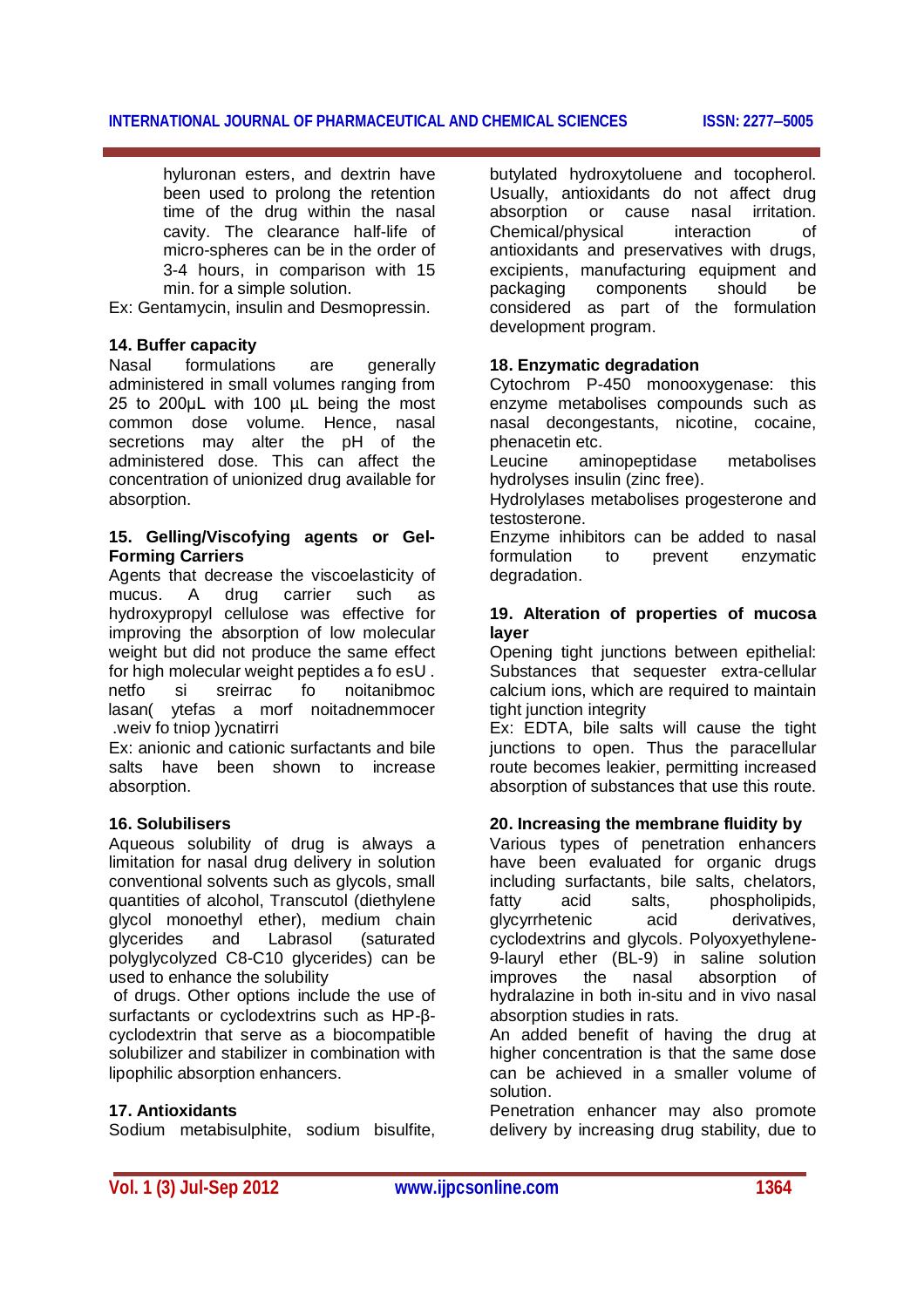the enhancer decreasing the activity of enzymes which may degrade the drug. E.g.:-

- Polysorbate 80 (1 %) in saline solution was observed to promote the nasal absorption of atropine and hyoscine from nasal solution. The absorption was rapid, complete and uniform with addition of sodium lauryl sulphate.
- A nasal formulation of meclizine (50 mg/ml) prepared in propylene glycol and 10 % glycerol results in 50 % of nasal drug absorption, which is equivalent to I.V. therapy.
- The nasal absorption of gentamycin (60 mg/ml in saline solution) in humans has observed to increase by incorporation of 1 % sodium glycocholate and peak serum levels were achieved in 30-60 min.
- Insulin is poorly absorbed from nasal mucosa. Among medium chain fatty acids, sodium caprylate (1%) exhibit the strongest promoting effect.
- The fatty acids show higher hemolytic activity than glycocholate. The compound carbenoxolone,<br>glycerrhetenic acid salt has glycerrhetenic acid salt has structures similar to triterpenes and show promoting effect similar to bile acids and saponins.

# **21. Increasing contact time at absorption site**

Prolonging the contact time between the drug and its absorption site is likely to increase the bioavailability of the drug. Since drugs may be cleared from the nasal cavity by mucociliary clearance, swallowing and/ or by metabolism, the inhibition or the avoidance of these clearance mechanisms should result in increased absorption. These includes,

#### **22. Reducing rate of mucociliary clearance**

An alternative approach is to reduce the rate of mucociliary clearance and hence increase the retention time of the drug. This can be achieved by including an excipient in the formulation with a reversible ciliostatic effect, such agents include certain preservatives.

# **23. Miscellaneous methods**

**Altering the osmotic pressure (tonicity) of formulations:** Alteration of osmotic pressure and pH beyond a certain range might be expected to result in damage to the epithelium and hence increase its permeability to xenobiotics.

**Delivering the drug as a dry powder:**  Drugs in the form of a powder (but without a<br>bio-adhesive carrier) show better bio-adhesive carrier) show better absorption.

Ex: Freeze dried insulin has been shown to be better absorbed as a powder than in solution.

# **24. Nasal residence time**

One way of delaying clearance is to apply the drug to the anterior part of the nasal cavity, an effect that is largely determined by the type of dosage form used. The preparation could also be formulated with polymers such as methylcellulose, hydroxy propyl methyl cellulose or polyacrylic acid, in which incorporation of polymer increases viscosity of the formulation and also acts as a bio adhesive with mucus. Increase in residence time does not necessarily lead to increase the absorption.

E.g.: Insulin solution with similar viscosity containing carbopol and CMC. Here carbopol enhance the absorption whereas<br>CMC solution doesn't enhance the solution doesn't enhance the absorption of insulin. If we increase the viscosity, slow diffusion of drug from matrix causes retention in absorption with CMC. In case of carbopol causes enhancement of absorption due to opening the intracellular junctions.

One more lucrative way to increase the nasal resistance time is using biodegradable microspheres as a carrier for drug delivery. Biodegradable microspheres swell in presence of water thereby increasing the viscosity.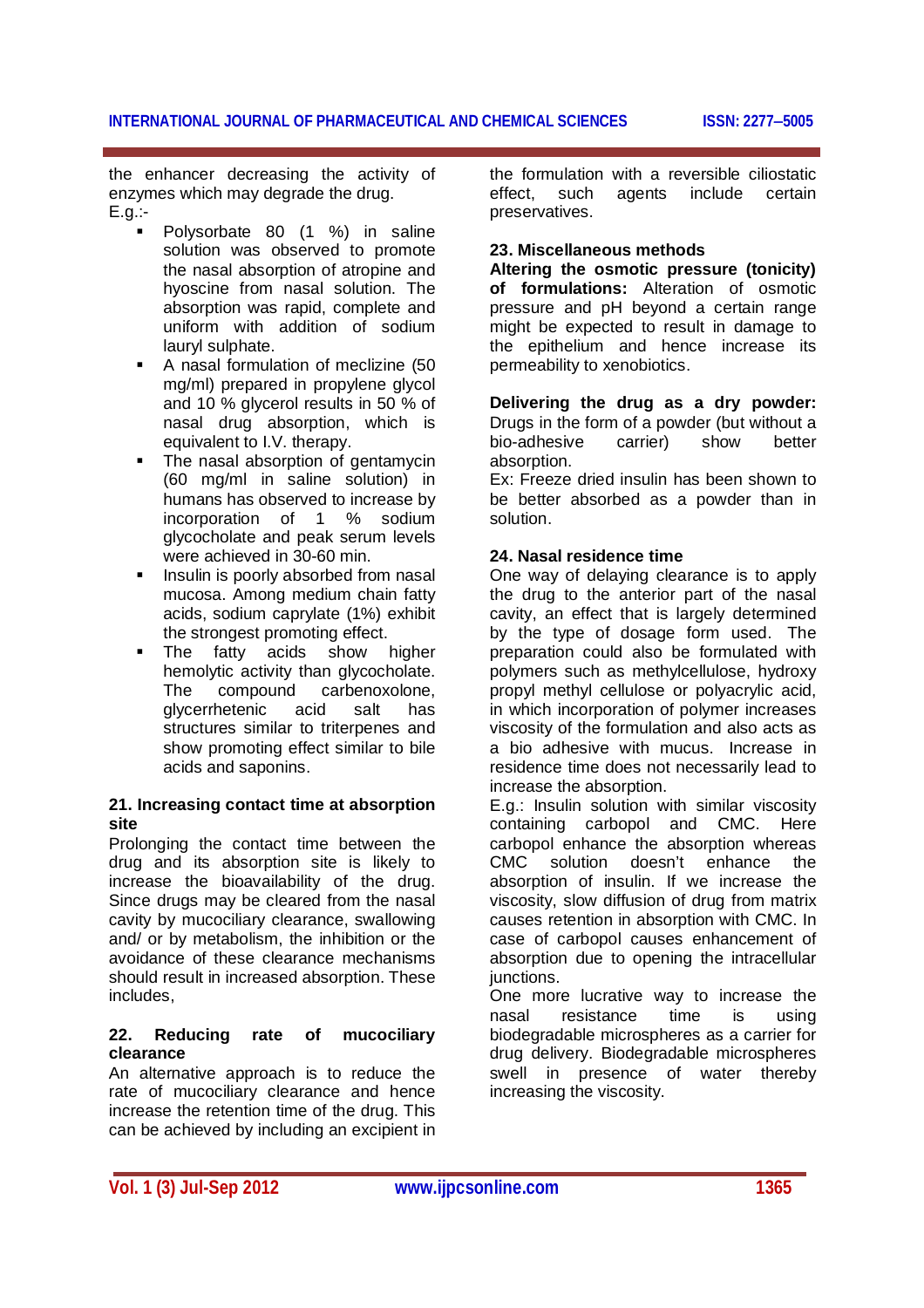#### **General requirement of an ideal penetration enhancer are as follows**

- 1. It should lead to an effective increase in the absorption of the drug
- 2. It should not cause permanent damage or alteration to the tissue
- 3. It should be non irritant and nontoxic.
- 4. It should be effective in small quantity
- 5. The enhancing effect should occur when absorption is required
- 6. The effect should be temporary and reversible
- 7. It should be compatible with other excipients.

# **Advantages of nasal drug delivery system**

#### **1. Large surface area**

The nasal cavity offers a relatively large surface area (approximately 160cm2) for drug absorption.

# **2. Rich blood supply**

The highly vascular surface of the nasal mucosa ensures rapid absorption and onset of action as well as the maintenance of sink conditions.

#### **3. Low metabolic activity**

The metabolic activity of the nasal cavity towards peptides and proteins is less than that of the GI tract, making this route an attractive alternative to the oral delivery of these moieties. In contrast to the oral route this route avoids degradation in the intestinal wall or the liver prior to the drug reaching the systemic circulation.

#### **4. Accessibility**

The nasal cavity offers a readily accessible surface for drug delivery.

#### **5. Ease of administration**

Nasal devices such as metered dose nasal sprays are simple for the patient to use and might be expected to be more acceptable to the patient than the use of pessaries or suppositories for the intravaginal and rectal delivery routes respectively.

#### **6. Intestinal alternative**

The nasal may become a useful alternative to the intestinal route for drug absorption in situations where use of the GI route is unachievable.

Ex: - Patients with nausea and vomiting

 - Patients with swallowing difficulties and /or children

 - Drugs those are unstable in the GI fluids

 - Drugs that undergo extensive first pass effects in the gut wall or liver.

# **Disadvantages of nasal drug delivery system**

#### **1. Mucociliary clearance**

Mucociliary clearance reduces the retention time of drugs within the nasal cavity and thus the opportunity for absorption.

#### **2. Mucus barrier**

Drug diffusion may be limited by the physical barrier of the mucus layer and the binding of drugs to mucins.

#### **3. Metabolic activity**

While metabolic activity of the nasal cavity towards peptides and proteins is less than that of the GI tract it should be recognized that the nasal mucosa and secretions do have the ability to degrade drugs and that measures may be necessary to overcome this.

#### **4. Limited to potent molecules**

For drugs of a high molecular weight (which are thus poorly absorbed) the route is limited only to potent drug molecules, typically those with effective plasma concentration in the ng/ml (or lower) range.

# **5. Lack of reproducibility**

Diseases such as the common cold and hay fever are recognized to alter the condition of the nose either increasing or decreasing mucociliary clearance or altering the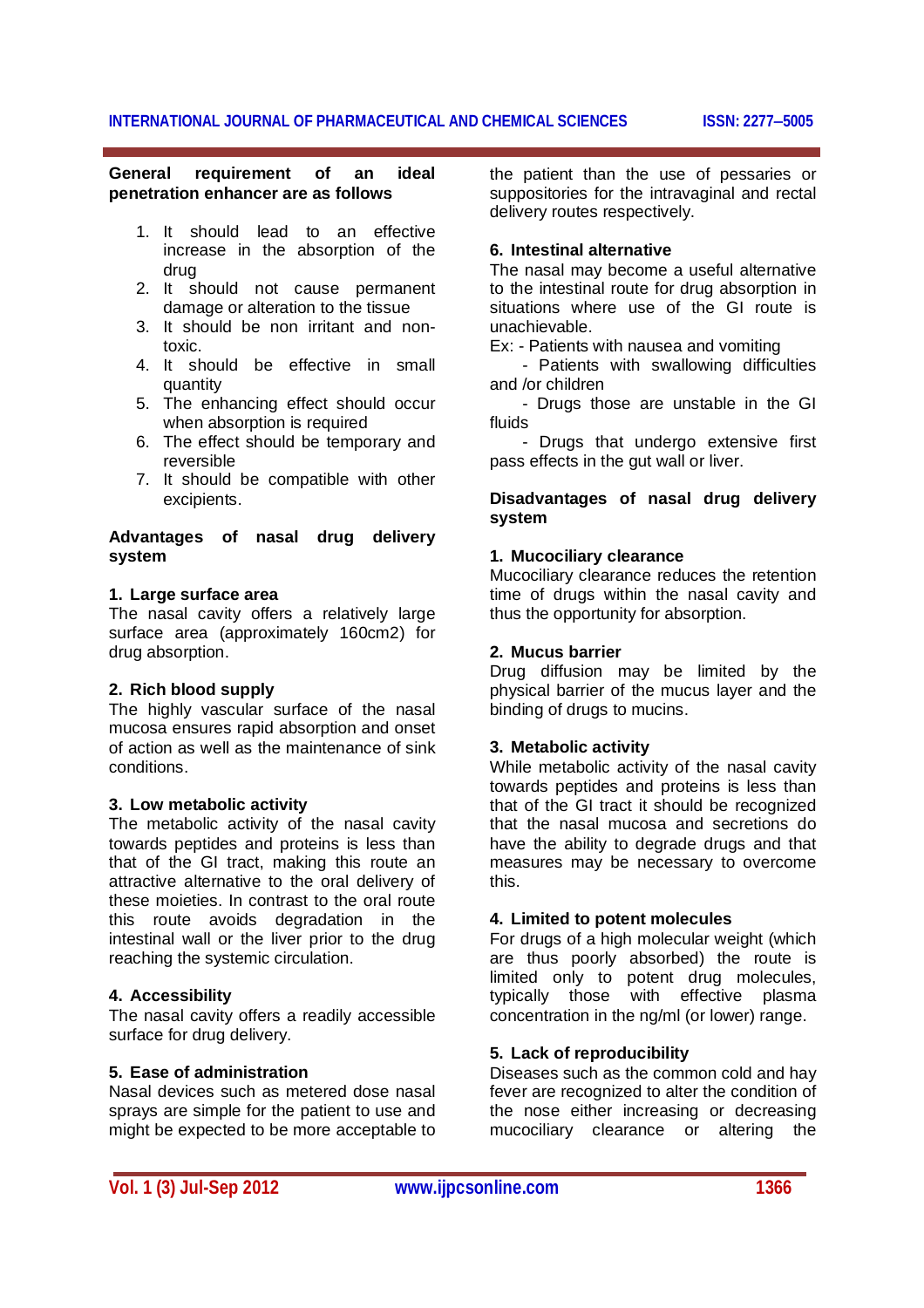permeability of the absorbing mucosa.

#### **6. Adverse reaction**

Locally irritating or sensitizing drugs must be used with caution in this route. Nasal epithelia and in particular the cilia are highly sensitive and fragile. Damage to the epithelium could result in compromised mucociliary clearance which is associated with respiratory disease.

#### **Delivery Systems**

Current technologies for nasal drug delivery are concerned with, the local delivery of drugs such as decongestants, antibiotics and mucolytics for treatment of conditions of the nasal cavity. The systemic delivery of low molecular weight drugs (<500Da) including therapeutic peptides.

Delivery devices currently in use include nasal sprays and drops. The selection of delivery system depends upon the drug being used, proposed indication, patient population and last but not least, marketing preferences.

#### **Nasal Drops**

Nasal drops are one of the most simple and convenient systems developed for nasal delivery. The main disadvantage of this system is the lack of the dose precision and therefore nasal drops may not be suitable for prescription products. It has been reported that nasal drops deposit human serum albumin in the nostrils more efficiently than nasal sprays.

Upon the instillation of one or more drops of drug solution either from a dropper with a flexible (rubber) teat or directly from a "squeezable" plastic container into the nasal cavity.

Nasal drops, if administered correctly deposit drug throughout the nasal cavity, which offers a larger effective area for immediate absorption than if the drug is delivered in form of a spray. Some drug is certainly deposited on the ciliated regions of the mucosa and is therefore immediately available for clearance.

A proportion of the dose actually deposits at the nasopharynx where it may be

immediately swallowed and is therefore not available for nasal absorption. Ex: meclizine HCl,

# **Nasal sprays**

Nasal sprays are available as squeeze bottles which would not be expected to give reproducible dosing. They are also available as metered dose devices which would be expected to give more reproducible dosing as a mechanical actuation delivers a predetermined volume to the patient. Thus the dose of drug received by the patient will be dependent on the concentration of drug in the formulation.

Nasal sprays tend to deposit at their impaction site, in the anterior, non-ciliated regions of the nasal cavity, where air-flow associated with inspiration is high and mucociliary clearance is slow or erratic. Thus a drug moiety depositing in this region is cleared slowly and is transported over a large area en route to the pharynx. These factors promote drug absorption.

Ex: atropine, penicillin, hyoscine etc,

Both solution and suspension formulations can be formulated into nasal sprays. Due to the availability of metered dose pumps and actuators, a nasal spray can deliver an exact dose from 25 to 200. The particles size and morphology (for suspensions) of the drug and viscosity of the formulation determine the choice of pump and actuator assembly.

#### **Nasal sprays V/S nasal drops**

With both drops and sprays, about 40% of the administered dose is cleared rapidly within 20 min. then a second slower phase of clearance follows. In this second slower phase clearance of the drops is much faster than clearance of the spray, probably because most of the spray deposits on non ciliated regions. Due to the faster clearance nasal drops are more suitable for drug moieties which are rapidly absorbed.

Drug molecules which diffuse across the nasal epithelium relatively slowly will need a longer contact time and may therefore be better administered as spray. The bioavailability of the peptide drug